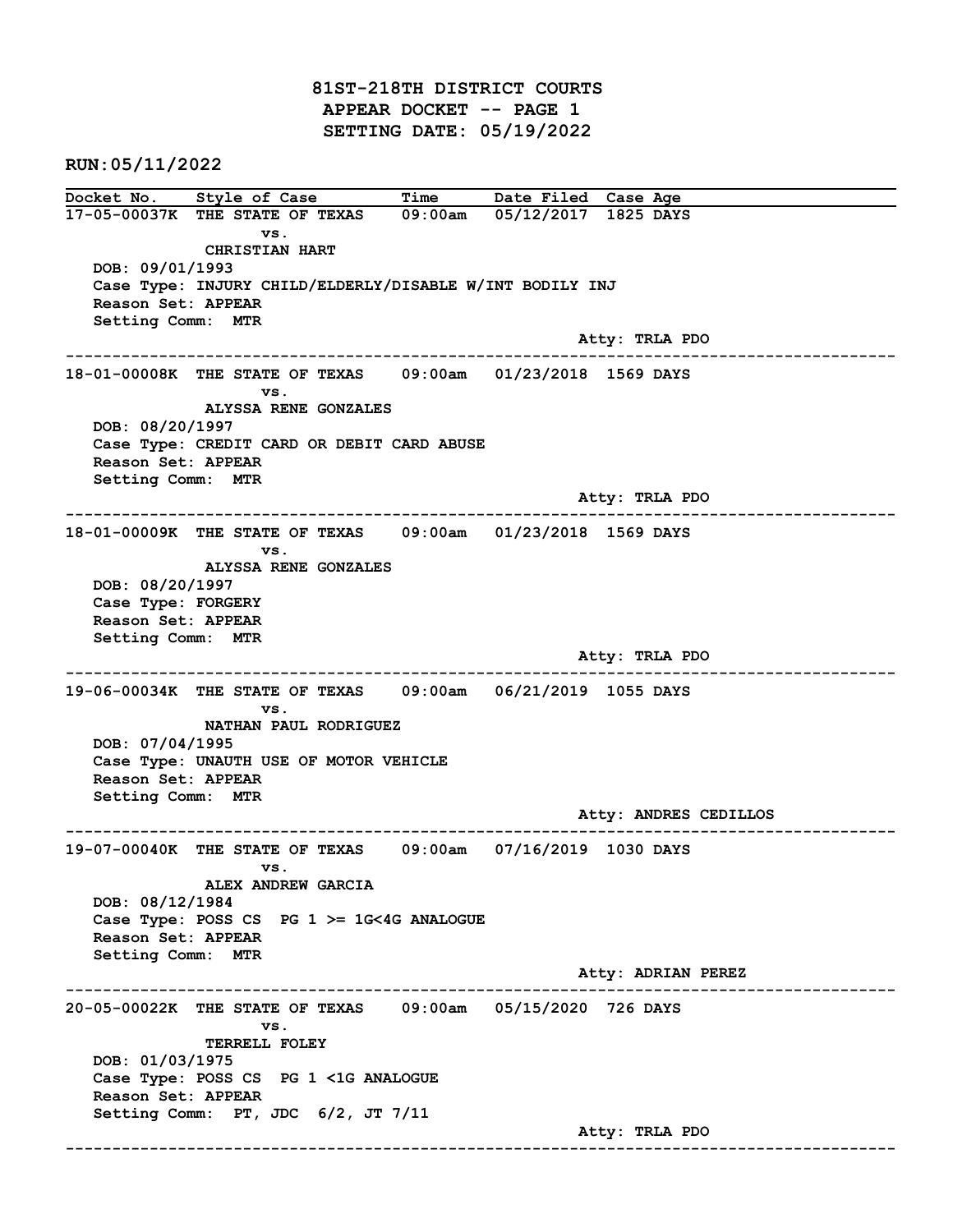81ST-218TH DISTRICT COURTS APPEAR DOCKET -- PAGE 2 SETTING DATE: 05/19/2022

RUN:05/11/2022

Docket No. Style of Case Time Date Filed Case Age 20-05-00025K THE STATE OF TEXAS 09:00am 05/15/2020 726 DAYS vs. TEENA GORECKI DOB: 12/17/1972 Case Type: EVADING ARREST DET W/VEH Reason Set: APPEAR Setting Comm: MTR Atty: TRLA PDO ------------------------------------------------------------------------------------------------------------------------ 20-08-00070K THE STATE OF TEXAS 09:00am 08/28/2020 621 DAYS vs. TERRELL DASHAE FOLEY DOB: 01/03/1975 Case Type: POSS CS PG 1 <1G ANALOGUE Reason Set: APPEAR Setting Comm: PT, JDC 6/2, JT 7/11 Atty: TRLA PDO ------------------------------------------------------------------------------------------------------------------------ 21-05-00045K THE STATE OF TEXAS 09:00am 05/28/2021 348 DAYS vs. JONATHAN LUKE LOPEZ DOB: 10/01/1982 Case Type: EVADING ARREST DETENTION W/VEH OR WATERCRAFT Reason Set: APPEAR Setting Comm: PT, JDC 6/2, JT 7/11 Atty: TRLA PDO ------------------------------------------------------------------------------------------------------------------------ 21-05-00049K THE STATE OF TEXAS 09:00am 05/28/2021 348 DAYS vs. MARK ANTHONY RAMIREZ DOB: 05/14/1992 Case Type: POSS CS PG 2 < 1G Reason Set: APPEAR Setting Comm: PT, JDC 6/2, JT 7/11 Atty: TRLA PDO ------------------------------------------------------------------------------------------------------------------------ 21-05-00052K THE STATE OF TEXAS 09:00am 05/28/2021 348 DAYS vs. DOUGLAS DWAYNE ROSE DOB: 11/09/1975 Case Type: ASSAULT FAM/HOUSE MEM IMPEDE BREATH/CIRCULAT Reason Set: APPEAR Setting Comm: PT, JDC 6/2, JT 7/11 Atty: TRLA PDO ------------------------------------------------------------------------------------------------------------------------ 21-07-00077K THE STATE OF TEXAS 09:00am 07/01/2021 314 DAYS vs. JOSHUA OSUNA DOB: 08/04/1985 Case Type: BURGLARY OF BUILDING Reason Set: APPEAR Setting Comm: PT, JDC 6/2, JT 7/11 Atty: TRLA PDO ------------------------------------------------------------------------------------------------------------------------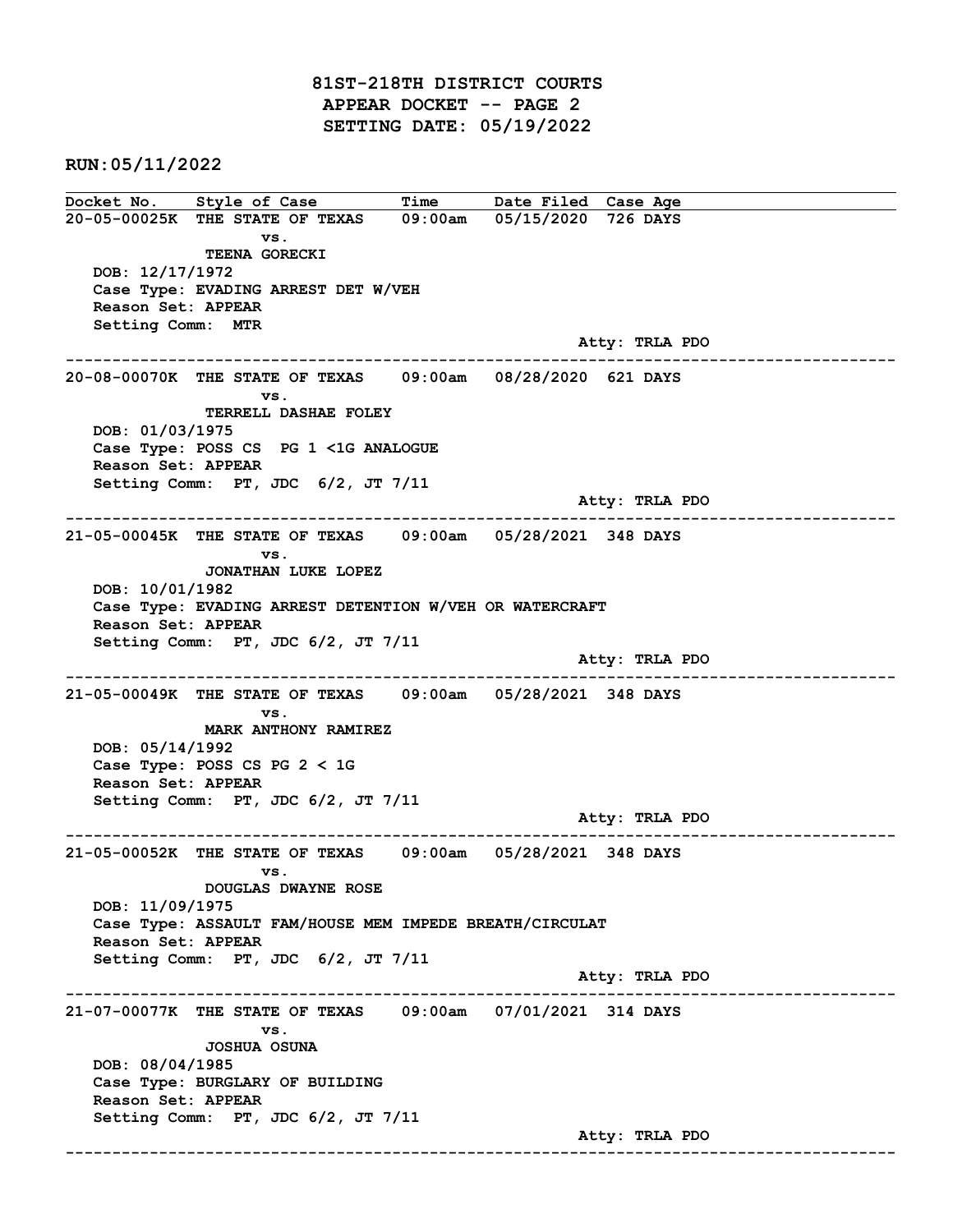81ST-218TH DISTRICT COURTS APPEAR DOCKET -- PAGE 3 SETTING DATE: 05/19/2022

RUN:05/11/2022

Docket No. Style of Case Time Date Filed Case Age 21-09-00079K THE STATE OF TEXAS 09:00am 09/10/2021 243 DAYS vs. LESLIE ANN ALVARADO DOB: 10/01/1983 Case Type: FRAUD USE/POSS IDENTIFYING INFO # ITEMS 5<10 Reason Set: APPEAR Setting Comm: PT, JDC 6/2, JT 7/11 Atty: ADRIAN PEREZ ------------------------------------------------------------------------------------------------------------------------ 21-09-00089K THE STATE OF TEXAS 09:00am 09/10/2021 243 DAYS vs. TYLER REYNOLDS DOB: 11/13/1995 Case Type: BURGLARY OF HABITATION Reason Set: APPEAR Setting Comm: PT, JDC 6/2, JT 7/11 Atty: RICHARD BRIGGS ------------------------------------------------------------------------------------------------------------------------ 21-11-00100K THE STATE OF TEXAS 09:00am 11/05/2021 187 DAYS vs. RICARDO OCHOA DOB: 09/19/1964 Case Type: THEFT PROP >=\$2,500<\$30K Reason Set: APPEAR Setting Comm: PT, JDC 6/2, JT 7/11 Atty: TRLA PDO ------------------------------------------------------------------------------------------------------------------------ 22-01-00002K THE STATE OF TEXAS 09:00am 01/18/2022 113 DAYS vs. JOE BRAVO DOB: 09/03/1990 Case Type: AGG ASSAULT W/DEADLY WEAPON Reason Set: APPEAR Setting Comm: PT, JDC 6/2, JT 7/11 Atty: TRLA PDO ------------------------------------------------------------------------------------------------------------------------ 22-01-00003K THE STATE OF TEXAS 09:00am 01/18/2022 113 DAYS vs. SANTANA ESPINOZA DOB: 01/07/1993 Case Type: AGG ASSAULT W/DEADLY WEAPON Reason Set: APPEAR Setting Comm: ARR\*\*ZOOM\*\* Atty: JENNIFER TAPIA ------------------------------------------------------------------------------------------------------------------------ 22-01-00004K THE STATE OF TEXAS 09:00am 01/18/2022 113 DAYS vs. NOE ZUNIGA ESTRADA DOB: 08/29/1965 Case Type: ASSAULT FAMILY/HOUSEHOLD MEMBER PREV CONV IAT Reason Set: APPEAR Setting Comm: PT, JDC 6/2, JT 7/11 Atty: TRLA PDO ------------------------------------------------------------------------------------------------------------------------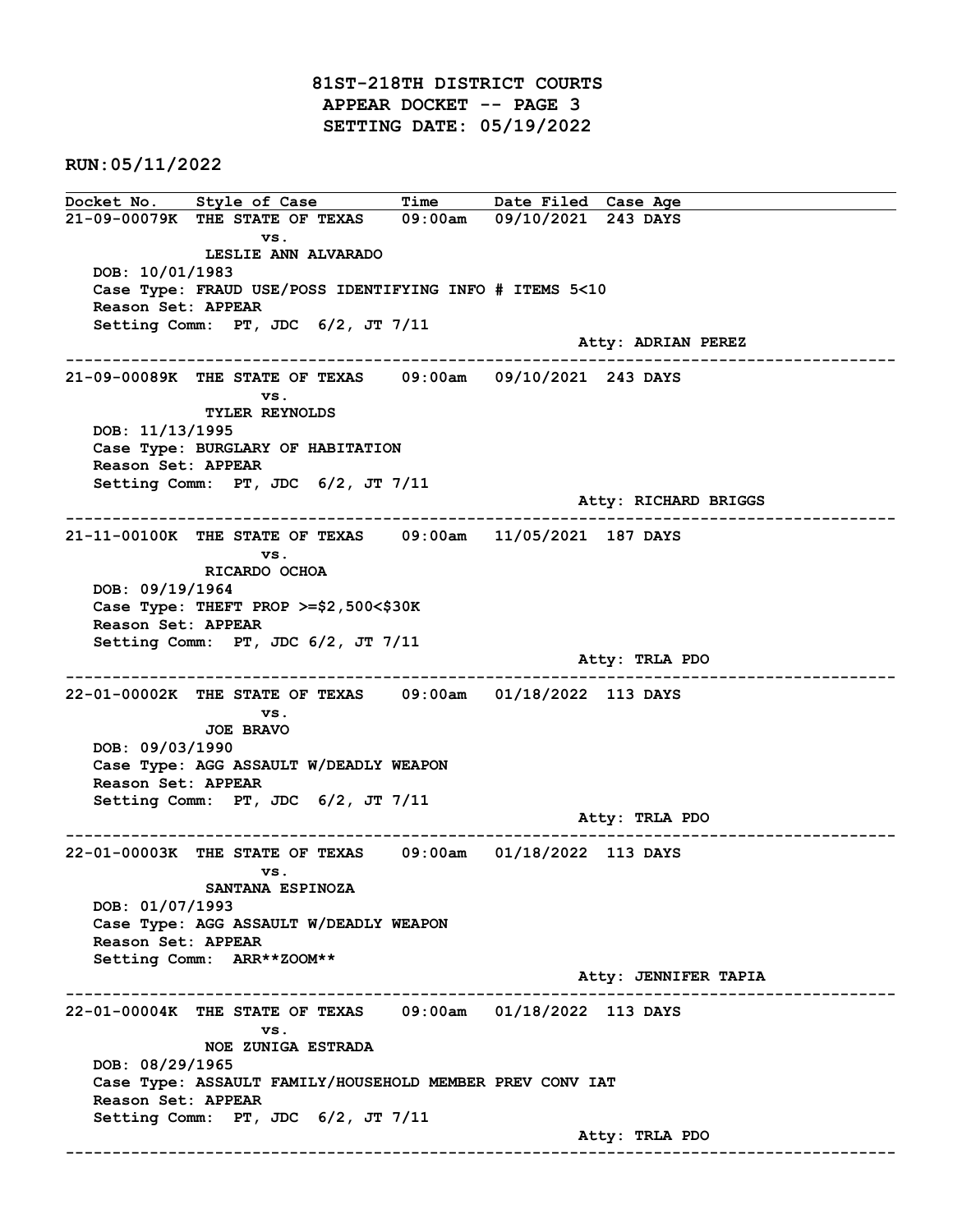81ST-218TH DISTRICT COURTS APPEAR DOCKET -- PAGE 4 SETTING DATE: 05/19/2022

RUN:05/11/2022

Docket No. Style of Case Time Date Filed Case Age 22-01-00009K THE STATE OF TEXAS 09:00am 01/18/2022 113 DAYS vs. NICHOLAS NEAVES DOB: 01/16/1995 Case Type: AGG ASSLT W/DEADLY WEAPON Reason Set: APPEAR Setting Comm: PT, JDC 6/2, JT 7/11\*\*ZOOM\*\*EDEN FACILITY Atty: ADRIAN PEREZ ------------------------------------------------------------------------------------------------------------------------ 22-01-00011K THE STATE OF TEXAS 09:00am 01/18/2022 113 DAYS vs. DYLAN JEFFERSON JENKINS DOB: 07/13/2003 Case Type: EVADING ARREST DETENTION W/VEH Reason Set: APPEAR Setting Comm: PT, JDC 6/2, JT 7/11 Atty: TRLA PDO ------------------------------------------------------------------------------------------------------------------------ 22-01-00012K THE STATE OF TEXAS 09:00am 01/18/2022 113 DAYS vs. JEREMIAH J. RICHARDSON DOB: 10/05/2002 Case Type: SEXUAL ASSLT CHILD Reason Set: APPEAR Setting Comm: NEEDS DATES Atty: ADRIAN PEREZ ------------------------------------------------------------------------------------------------------------------------ 22-01-00013K THE STATE OF TEXAS 09:00am 01/18/2022 113 DAYS vs. VINCENT F. RODRIGUEZ DOB: 04/12/1976 Case Type: AGG ASSAULT W/DEADLY WEAPON Reason Set: APPEAR Setting Comm: PT, JDC /2, JT 7/11\*\*ZOOM-EDEN FACILITY\*\* Atty: RICHARD BRIGGS ------------------------------------------------------------------------------------------------------------------------ 22-01-00016K THE STATE OF TEXAS 09:00am 01/18/2022 113 DAYS vs. TYLER REYNOLDS DOB: 11/13/1995 Case Type: POSS CS PG 1 <1G Reason Set: APPEAR Setting Comm: PT, JDC 6/2, JT 7/11 Atty: RICHARD BRIGGS ------------------------------------------------------------------------------------------------------------------------ 22-03-00025K THE STATE OF TEXAS 09:00am 03/11/2022 61 DAYS vs. JOHN JR. ALEMAN DOB: Case Type: CRIMINAL MISCHIEF >=\$2,500<\$30K Reason Set: APPEAR Setting Comm: ARR and the control of the control of the control of the control of the control of the control of the control of the control of the control of the control of the control of the control of the control of the control of the cont ------------------------------------------------------------------------------------------------------------------------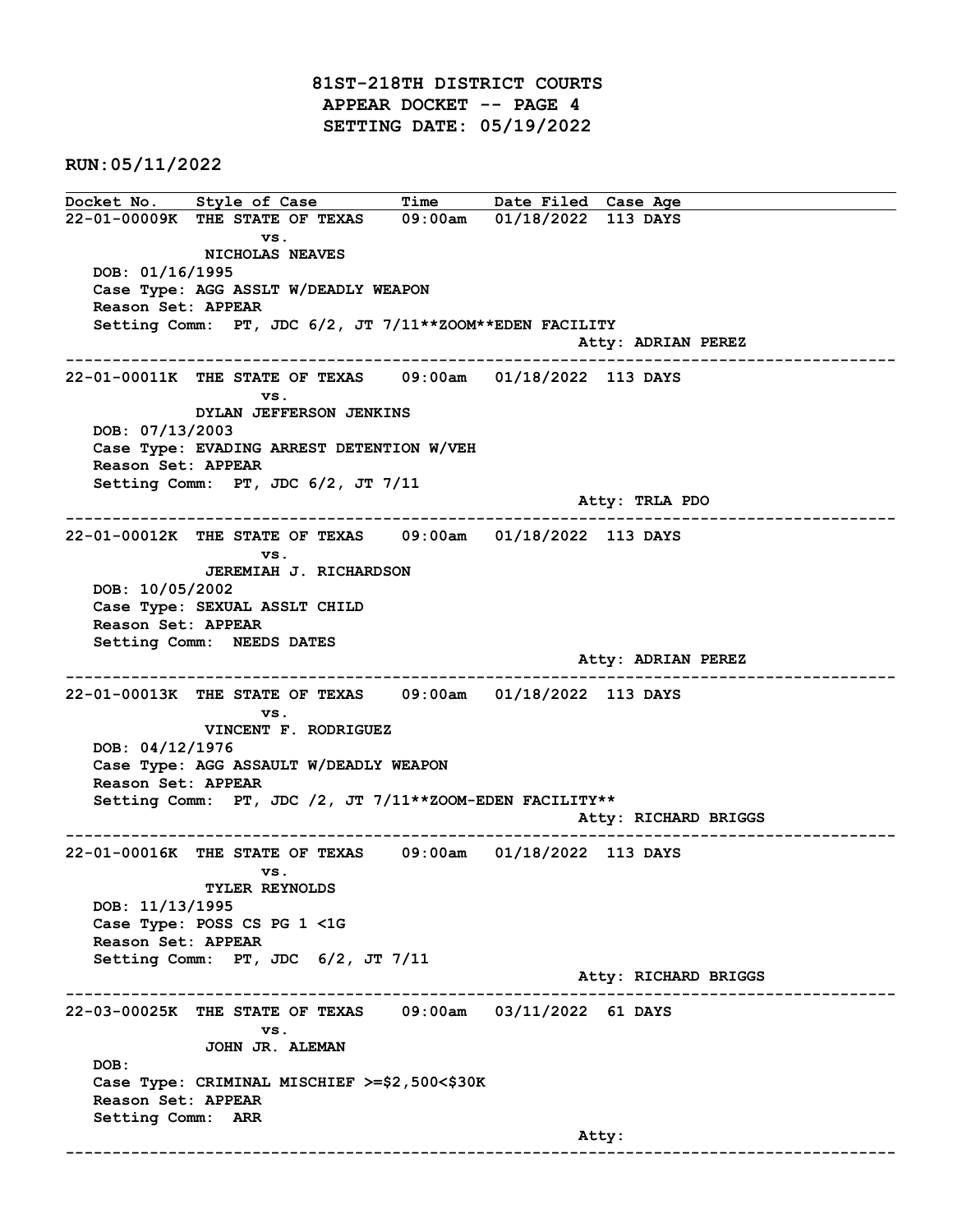81ST-218TH DISTRICT COURTS APPEAR DOCKET -- PAGE 5 SETTING DATE: 05/19/2022

RUN:05/11/2022

Docket No. Style of Case Time Date Filed Case Age 22-03-00026K THE STATE OF TEXAS 09:00am 03/11/2022 61 DAYS vs. ERIC JASON GARZA DOB: Case Type: AGG SEXUAL ASSAULT CHILD Reason Set: APPEAR Setting Comm: PT, JDC 6/2, JT 7/11 Atty: STEPHEN BARRERA ------------------------------------------------------------------------------------------------------------------------ 22-03-00027K THE STATE OF TEXAS 09:00am 03/11/2022 61 DAYS vs. BROOKE K. OVERSTREET DOB: 04/23/1996 Case Type: ABANDON/ENDANGER CHILD W/ INTENT TO RETURN Reason Set: APPEAR Setting Comm: PT, JDC 6/2, JT 7/11 Atty: TRLA PDO ------------------------------------------------------------------------------------------------------------------------ 22-03-00028K THE STATE OF TEXAS 09:00am 03/11/2022 61 DAYS vs. MARK RUBEN SANCHEZ DOB: 06/10/1995 Case Type: ABANDON ENDANGER CHILD W/INTENT TO RETURN Reason Set: APPEAR Setting Comm: PT, JDC 6/2, JT 7/11 Atty: RICHARD BRIGGS ------------------------------------------------------------------------------------------------------------------------ 22-03-00029K THE STATE OF TEXAS 09:00am 03/11/2022 61 DAYS vs. ANGEL LEE REYES DOB: 06/27/1989 Case Type: POSS CS PG 1 <1G Reason Set: APPEAR Setting Comm: PT, JDC 6/2, JT 7/11 Atty: TRLA PDO ------------------------------------------------------------------------------------------------------------------------ 22-03-00030K THE STATE OF TEXAS 09:00am 03/11/2022 61 DAYS vs. JEFFERY DANIEL MARTINEZ DOB: 05/07/1991 Case Type: POSS CS PG 1 <1G Reason Set: APPEAR Setting Comm: PT, JDC 6/2, JT 7/11 Atty: BERNARD CAMPION ------------------------------------------------------------------------------------------------------------------------ 22-03-00031K THE STATE OF TEXAS 09:00am 03/11/2022 61 DAYS vs. JEFFERY DANIEL MARTINEZ DOB: 05/07/1991 Case Type: TAMPER/FABRICATE PHYS EVID W/INTENT TO IMPAIR Reason Set: APPEAR Setting Comm: PT, JDC 6/2, JT 7/11 Atty: BERNARD CAMPION ------------------------------------------------------------------------------------------------------------------------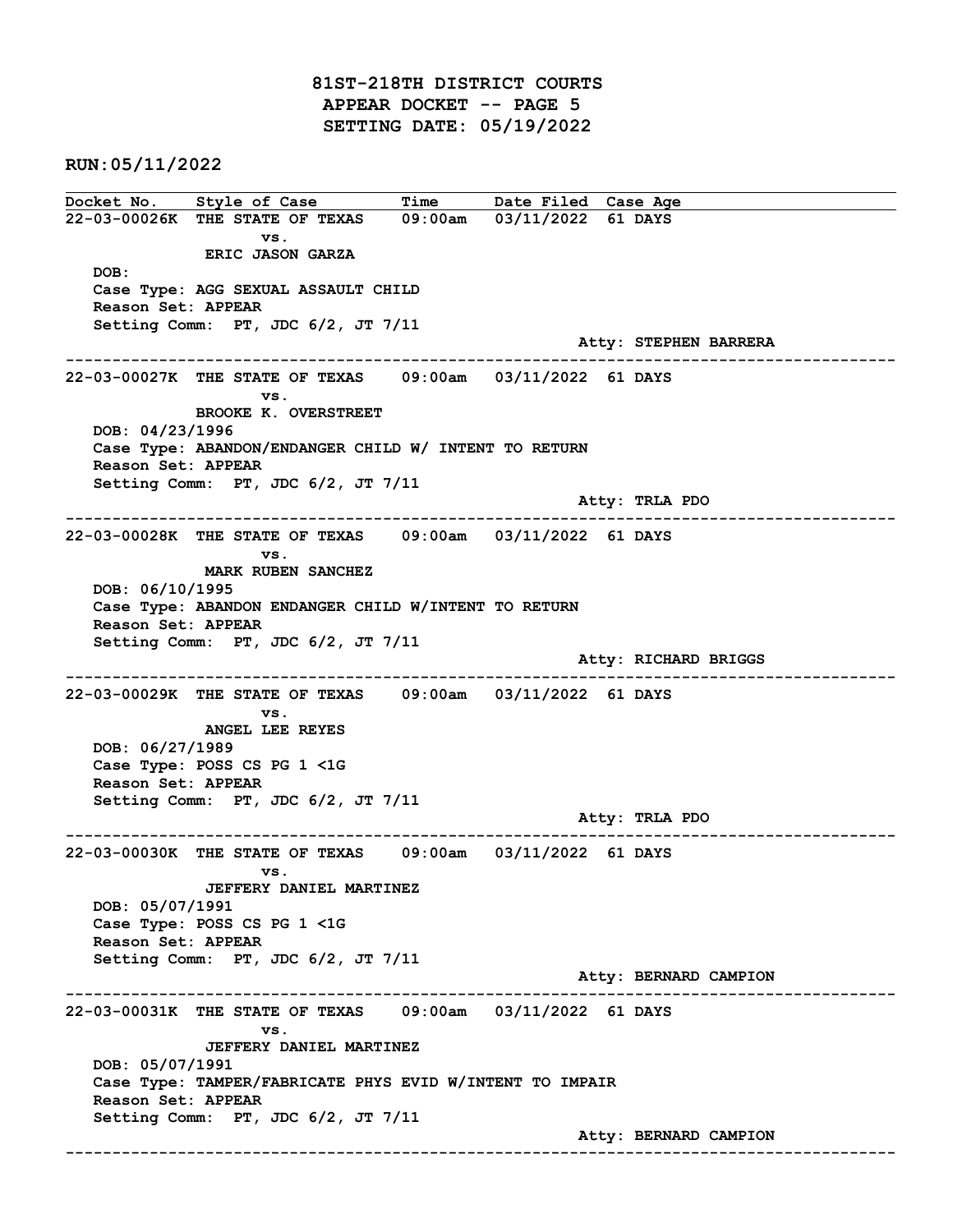81ST-218TH DISTRICT COURTS APPEAR DOCKET -- PAGE 6 SETTING DATE: 05/19/2022

RUN:05/11/2022

Docket No. Style of Case Time Date Filed Case Age 22-03-00032K THE STATE OF TEXAS 09:00am 03/11/2022 61 DAYS vs. CLINTON RAY LAUBACH DOB: 07/23/1994 Case Type: POSS CS PG 1/1-B >=1G<4G Reason Set: APPEAR Setting Comm: PT, JDC 6/2, JT 7/11 Atty: TRLA PDO ------------------------------------------------------------------------------------------------------------------------ 22-03-00033K THE STATE OF TEXAS 09:00am 03/11/2022 61 DAYS vs. RAMON ADAM SANTOS DOB: 07/20/1988 Case Type: POSS CS PG 1/1-B <1G Reason Set: APPEAR Setting Comm: PT, JDC 6/2, JT 7/11 Atty: TRLA PDO ------------------------------------------------------------------------------------------------------------------------ 22-03-00034K THE STATE OF TEXAS 09:00am 03/11/2022 61 DAYS vs. JONATHAN LUKE LOPEZ DOB: 10/01/1982 Case Type: UNAUTH USE OF MOTOR VEHICLE Reason Set: APPEAR Setting Comm: PT, JDC 6/2, JT 7/11 Atty: TRLA PDO ------------------------------------------------------------------------------------------------------------------------ 22-03-00035K THE STATE OF TEXAS 09:00am 03/11/2022 61 DAYS vs. JONATHAN LUKE LOPEZ DOB: 10/01/1982 Case Type: UNL POSS FIREARM BY FELON Reason Set: APPEAR Setting Comm: PT, JDC 6/2, JT 7/11 Atty: TRLA PDO ------------------------------------------------------------------------------------------------------------------------ 22-03-00038K THE STATE OF TEXAS 09:00am 03/11/2022 61 DAYS vs. KEVIN LEE GUSTAFSON DOB: 06/12/1985 Case Type: POSS CS PG 1 <1G Reason Set: APPEAR Setting Comm: ARR-TO HIRE Atty: ------------------------------------------------------------------------------------------------------------------------ 22-03-00039K THE STATE OF TEXAS 09:00am 03/11/2022 61 DAYS vs. RAMON ADAM SANTOS DOB: 07/20/1988 Case Type: EVADING ARREST DET W/VEH Reason Set: APPEAR Setting Comm: PT, JDC 6/2, JT 7/11 Atty: TRLA PDO ------------------------------------------------------------------------------------------------------------------------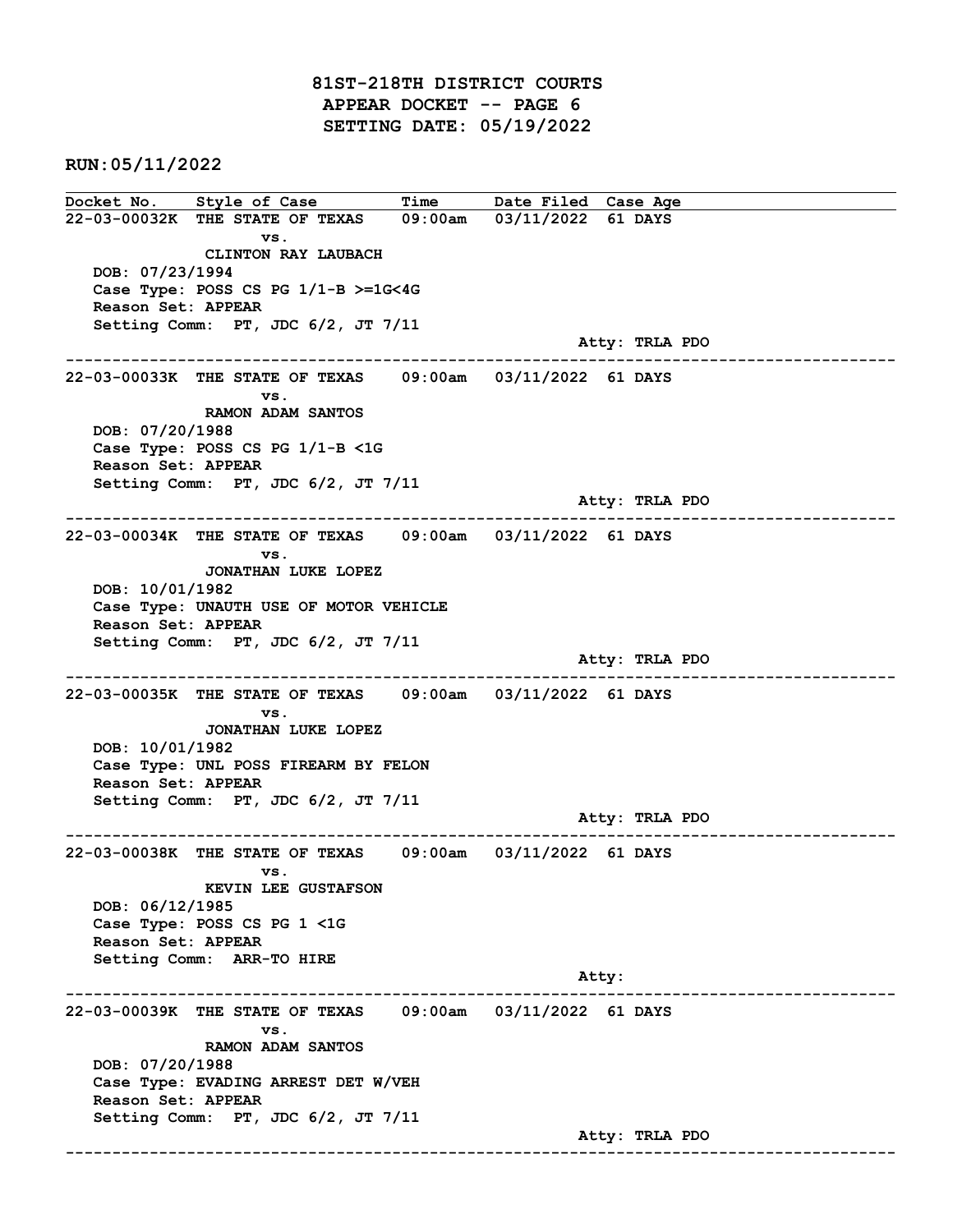81ST-218TH DISTRICT COURTS APPEAR DOCKET -- PAGE 7 SETTING DATE: 05/19/2022

RUN:05/11/2022

Docket No. Style of Case Time Date Filed Case Age 22-03-00040K THE STATE OF TEXAS 09:00am 03/11/2022 61 DAYS vs. MARY JANE NICOLE GANDY DOB: 08/08/1996 Case Type: POSS CS PG 1/1-B <1G Reason Set: APPEAR Setting Comm: PT, JDC 6/2, JT 7/11 Atty: RICHARD BRIGGS ------------------------------------------------------------------------------------------------------------------------ 22-03-00042K THE STATE OF TEXAS 09:00am 03/11/2022 61 DAYS vs. BEN JOSEPH SUTTON DOB: 10/29/1977 Case Type: UNL POSS FIREARM BY FELON Reason Set: APPEAR Setting Comm: PT, JDC 6/2, JT 7/11 Atty: STEPHEN BARRERA ------------------------------------------------------------------------------------------------------------------------ 22-03-00043K THE STATE OF TEXAS 09:00am 03/11/2022 61 DAYS vs. SINECA MARIE HERNANDEZ DOB: 03/09/1979 Case Type: POSS CS PG 1 <1G Reason Set: APPEAR Setting Comm: PT, JDC 6/2, JT 7/11 Atty: ADRIAN PEREZ ------------------------------------------------------------------------------------------------------------------------ 22-03-00045K THE STATE OF TEXAS 09:00am 03/11/2022 61 DAYS vs. HENRY B. VALDONADO, JR. DOB: 05/15/1981 Case Type: ASSAULT FAM/HOUSE MEM IMPEDE BREATH/CIRCULAT Reason Set: APPEAR Setting Comm: PT, JDC 6/2, JT 7/11 Atty: TRLA PDO ------------------------------------------------------------------------------------------------------------------------ 22-03-00046K THE STATE OF TEXAS 09:00am 03/11/2022 61 DAYS vs. JESS M. HYATT,IV DOB: 09/30/1979 Case Type: THEFT PROP >=\$30K<\$150K Reason Set: APPEAR Setting Comm: PT, JDC 6/2, JT 7/11 Atty: TRLA PDO ------------------------------------------------------------------------------------------------------------------------ 22-03-00047K THE STATE OF TEXAS 09:00am 03/11/2022 61 DAYS vs. ROGELIO ESPINOZA DOB: 07/13/1969 Case Type: ENDANGERING A CHILD Reason Set: APPEAR Setting Comm: PT, JDC 6/2, JT 7/11 Atty: ADRIAN PEREZ ------------------------------------------------------------------------------------------------------------------------